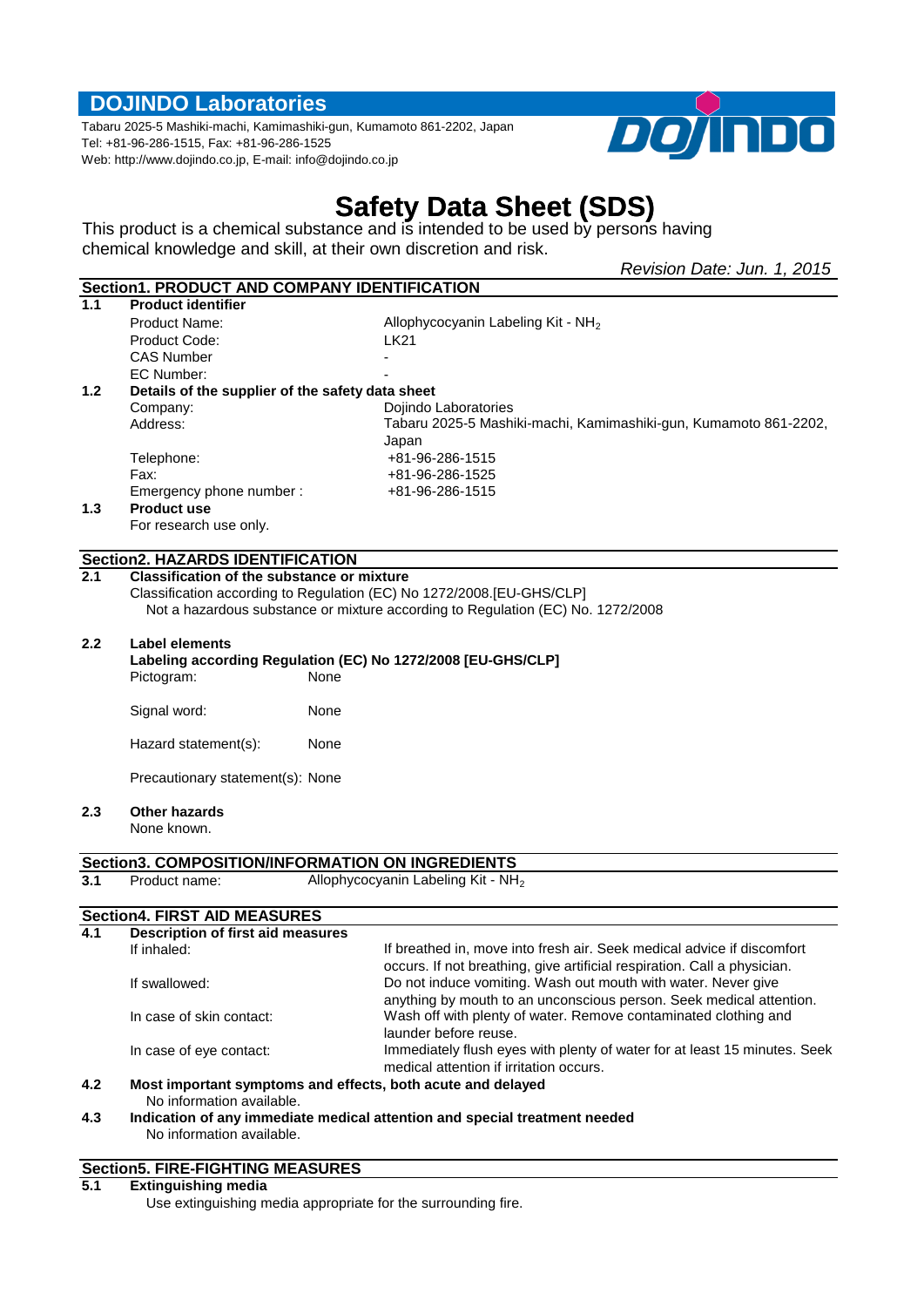**5.2 Special hazards arising from the substance or mixture** May emit toxic fumes under fire conditions.

#### **5.3 Special protective equipment for firefighters**

Wear self-contained breathing apparatus and full protective clothing if necessary.

#### **Section6. ACCIDENTAL RELEASE MEASURES**

|                                                                                                            | <b>Section6. ACCIDENTAL RELEASE MEASURES</b>                                                                                       |                                                                                                         |  |
|------------------------------------------------------------------------------------------------------------|------------------------------------------------------------------------------------------------------------------------------------|---------------------------------------------------------------------------------------------------------|--|
| 6.1                                                                                                        | Personal precautions, protective equipment and emergency procedures                                                                |                                                                                                         |  |
|                                                                                                            |                                                                                                                                    | Evacuate personnel to safe areas. Ensure adequate ventilation. Use personal protective equipment. Avoid |  |
|                                                                                                            |                                                                                                                                    | formation of dust. Avoid breathing dust, vapors, mist or gas. Avoid contact with skin and clothing.     |  |
| 6.2                                                                                                        | <b>Environmental precautions</b>                                                                                                   |                                                                                                         |  |
|                                                                                                            | Prevent further leakage. Prevent contamination of drains with product.                                                             |                                                                                                         |  |
| 6.3                                                                                                        | Methods and materials for containment and cleaning up                                                                              |                                                                                                         |  |
|                                                                                                            | Pick up and collect product in suitable container for disposal.                                                                    |                                                                                                         |  |
|                                                                                                            | <b>Section7. HANDLING AND STORAGE</b>                                                                                              |                                                                                                         |  |
| 7.1                                                                                                        | <b>Precautions for safe handling</b>                                                                                               |                                                                                                         |  |
| Avoid contact with skin and eyes. Avoid formation of dust. Avoid breathing dust, vapors, mist or gas. Wear |                                                                                                                                    |                                                                                                         |  |
|                                                                                                            |                                                                                                                                    | appropriate protective personal equipment. Use only with adequate ventilation.                          |  |
| 7.2                                                                                                        | Conditions for safe storage, including any incompatibilities                                                                       |                                                                                                         |  |
|                                                                                                            | Keep tightly closed. Protect from moisture.                                                                                        |                                                                                                         |  |
|                                                                                                            | Store in a cool (0-5°C), dark and dry place.                                                                                       |                                                                                                         |  |
|                                                                                                            | Do not freeze.                                                                                                                     |                                                                                                         |  |
|                                                                                                            |                                                                                                                                    |                                                                                                         |  |
|                                                                                                            | Section8. EXPOSURE CONTROLS / PERSONAL PROTECTION                                                                                  |                                                                                                         |  |
| $\overline{8.1}$                                                                                           | <b>Control parameters</b><br>Contains no substances with occupational exposure limit values.                                       |                                                                                                         |  |
| 8.2                                                                                                        | <b>Exposure controls</b>                                                                                                           |                                                                                                         |  |
|                                                                                                            | <b>Engineering measures</b>                                                                                                        |                                                                                                         |  |
|                                                                                                            | Ensure adequate ventilation, especially in confined areas.                                                                         |                                                                                                         |  |
|                                                                                                            |                                                                                                                                    |                                                                                                         |  |
|                                                                                                            | <b>Hygiene measures</b><br>Handle in accordance with good industrial hygiene and safety practice. When using, do not eat, drink or |                                                                                                         |  |
|                                                                                                            | smoke. Wash hands, forearms and face after handing.                                                                                |                                                                                                         |  |
|                                                                                                            | Personal protective equipment                                                                                                      |                                                                                                         |  |
|                                                                                                            | <b>Eye/face protection:</b>                                                                                                        | Wear safety glasses with side-shields conforming to European Standard                                   |  |
|                                                                                                            |                                                                                                                                    | EN166.                                                                                                  |  |
|                                                                                                            | Hand protection:                                                                                                                   | Wear protective gloves conforming to EU Directive 89/686/EEC and                                        |  |
|                                                                                                            |                                                                                                                                    | European Standard EN374. Gloves must be inspected prior to use.                                         |  |
|                                                                                                            |                                                                                                                                    | Avoid skin contact with product when remove gloves. Dispose of                                          |  |
|                                                                                                            |                                                                                                                                    | contaminated gloves safely after use.                                                                   |  |
|                                                                                                            | Skin and body protection:                                                                                                          | Wear laboratory coat or impervious clothing. Choose appropriate body                                    |  |
|                                                                                                            |                                                                                                                                    | protection according to the amount and concentration of the substance                                   |  |
|                                                                                                            |                                                                                                                                    | at the work place.                                                                                      |  |
|                                                                                                            | <b>Respiratory protection:</b>                                                                                                     | Wear suitable respiratory equipment in case of inadequate ventilation.                                  |  |

## **Section9. PHYSICAL AND CHEMICAL PROPERTIES**

**Information on basic physical and chemical properties** a) Appearance:

| α) πρροαιαποσ.                                     |                   |
|----------------------------------------------------|-------------------|
| NH <sub>2</sub> -reactive Allophycocyanin          | <b>Blue solid</b> |
| WS Buffer                                          | Colorless liquid  |
| <b>Reaction Buffer</b>                             | Colorless liquid  |
| b) Odor:                                           |                   |
| NH <sub>2</sub> -reactive Allophycocyanin          | Odorless          |
| WS Buffer                                          | Odorless          |
| <b>Reaction Buffer</b>                             | Odorless          |
| c) Odor Threshold:                                 | No data available |
| d) pH:                                             | No data available |
| e) Melting point/freezing point:                   | No data available |
| f) Initial boiling point and boiling range:        | No data available |
| g) Flash point:                                    | No data available |
| h) Evaporation rate:                               | No data available |
| i) Flammability (solid, gas):                      | No data available |
| i) Upper / lower flammability or explosive limits: | No data available |
| k) Vapor pressure:                                 | No data available |
| I) Vapor density:                                  | No data available |
| m) Relative density:                               | No data available |
| n) Solubility(ies):                                | No data available |
| o) Partition coefficient: n-octanol / water:       | No data available |
|                                                    |                   |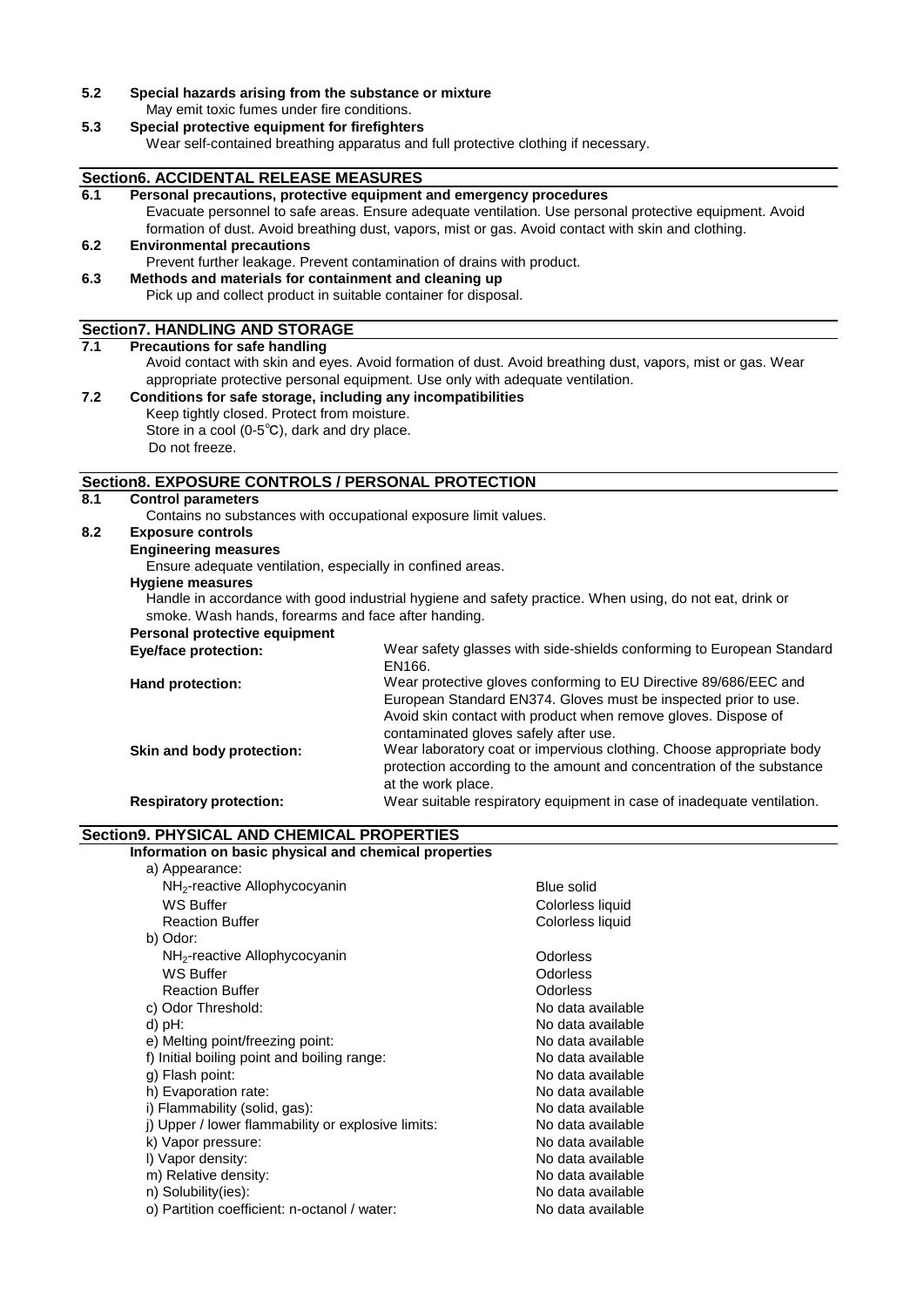|      | p) Auto-ignition temperature:                                           | No data available                                                                                            |
|------|-------------------------------------------------------------------------|--------------------------------------------------------------------------------------------------------------|
|      | q) Decomposition temperature:                                           | No data available                                                                                            |
|      | r) Viscosity:                                                           | No data available                                                                                            |
|      | s) Explosive properties:                                                | No data available                                                                                            |
|      | t) Oxidizing properties:                                                | No data available                                                                                            |
|      |                                                                         |                                                                                                              |
|      | Section 10. STABILITY AND REACTIVITY<br><b>Stability and reactivity</b> |                                                                                                              |
|      | Reactivity:                                                             | <b>Stable</b>                                                                                                |
|      | Chemical stability:                                                     | Stable at a cool (0-5 $^{\circ}$ C), dark and dry place.                                                     |
|      |                                                                         | Do not freeze.                                                                                               |
|      | Possibility of hazardous reactions:                                     | No data available                                                                                            |
|      | Conditions to avoid:                                                    | Heat, sunlight, high temperature                                                                             |
|      | Incompatible materials:                                                 | Strong oxidizing agents, strong acids and bases                                                              |
|      | Hazardous decomposition products:                                       | No data available                                                                                            |
|      |                                                                         |                                                                                                              |
|      | Section11. TOXICOLOGICAL INFORMATION                                    |                                                                                                              |
| 11.1 | Information on toxicological effects                                    |                                                                                                              |
|      | a) Acute toxicity:                                                      | No data available                                                                                            |
|      | b) Skin corrosion / irritation:                                         | No data available                                                                                            |
|      | c) Serious eye damage/eye irritation:                                   | No data available                                                                                            |
|      | d) Carcinogenicity:                                                     |                                                                                                              |
|      |                                                                         | No component of this product present at levels greater than or equal to 0.1% is                              |
|      |                                                                         | identified as a possible, probable or confirmed human carcinogen by IARC.                                    |
|      | e) Reproductive toxicity:                                               | No data available                                                                                            |
|      | f) STOT - SE:                                                           | No data available                                                                                            |
|      | $g)$ STOT - RE:                                                         | No data available                                                                                            |
|      | h) Aspiration hazard:                                                   | No data available                                                                                            |
| 11.2 | <b>Potential health effects</b>                                         |                                                                                                              |
|      | Ingestion:                                                              | May be harmful if swallowed.                                                                                 |
|      | Inhalation:                                                             | May be harmful if inhaled. Causes respiratory tract irritation.                                              |
|      | Skin:                                                                   | May be harmful if absorbed through skin. Causes skin irritation.                                             |
| 11.3 | Eyes:<br><b>Additional Information</b>                                  | Causes serious eye irritation.                                                                               |
|      | No additional information is available                                  |                                                                                                              |
|      |                                                                         |                                                                                                              |
|      | Section12. ECOLOGICAL INFORMATION                                       |                                                                                                              |
| 12.1 | <b>Ecotoxicity</b>                                                      |                                                                                                              |
|      | No data available                                                       |                                                                                                              |
| 12.2 | <b>Persistence and degradability</b><br>No data available               |                                                                                                              |
| 12.3 | <b>Bioaccumulative potential</b>                                        |                                                                                                              |
|      | No data available                                                       |                                                                                                              |
| 12.4 | <b>Mobility in soil</b>                                                 |                                                                                                              |
|      | No data available                                                       |                                                                                                              |
| 12.5 | <b>Results of PBT and vPvB assessment</b>                               |                                                                                                              |
|      | No data available                                                       |                                                                                                              |
|      |                                                                         |                                                                                                              |
|      | Section13. DISPOSAL CONSIDERATIONS                                      |                                                                                                              |
|      | Waste treatment methods                                                 |                                                                                                              |
|      | <b>Product</b>                                                          |                                                                                                              |
|      |                                                                         | Contact a licensed professional waste disposal service to dispose of this material. Dispose of in accordance |
|      | with local regulations.                                                 |                                                                                                              |
|      | <b>Contaminated packaging</b>                                           |                                                                                                              |
|      | Dispose of as unused product. Do not reuse empty containers.            |                                                                                                              |
|      | <b>Section14. TRANSPORT INFORMATION</b>                                 |                                                                                                              |
| 14.1 | UN number, Transport hazard class(es) and Packaging group               |                                                                                                              |
|      | UN number                                                               | Transport hazard class(es)<br>Packaging group                                                                |
|      | $\sqrt{2}$                                                              |                                                                                                              |

 ADR/RID: - - - IMDG: - - - IATA: - - - **14.2 UN proper shipping name** ADR/RID: - IMDG: -